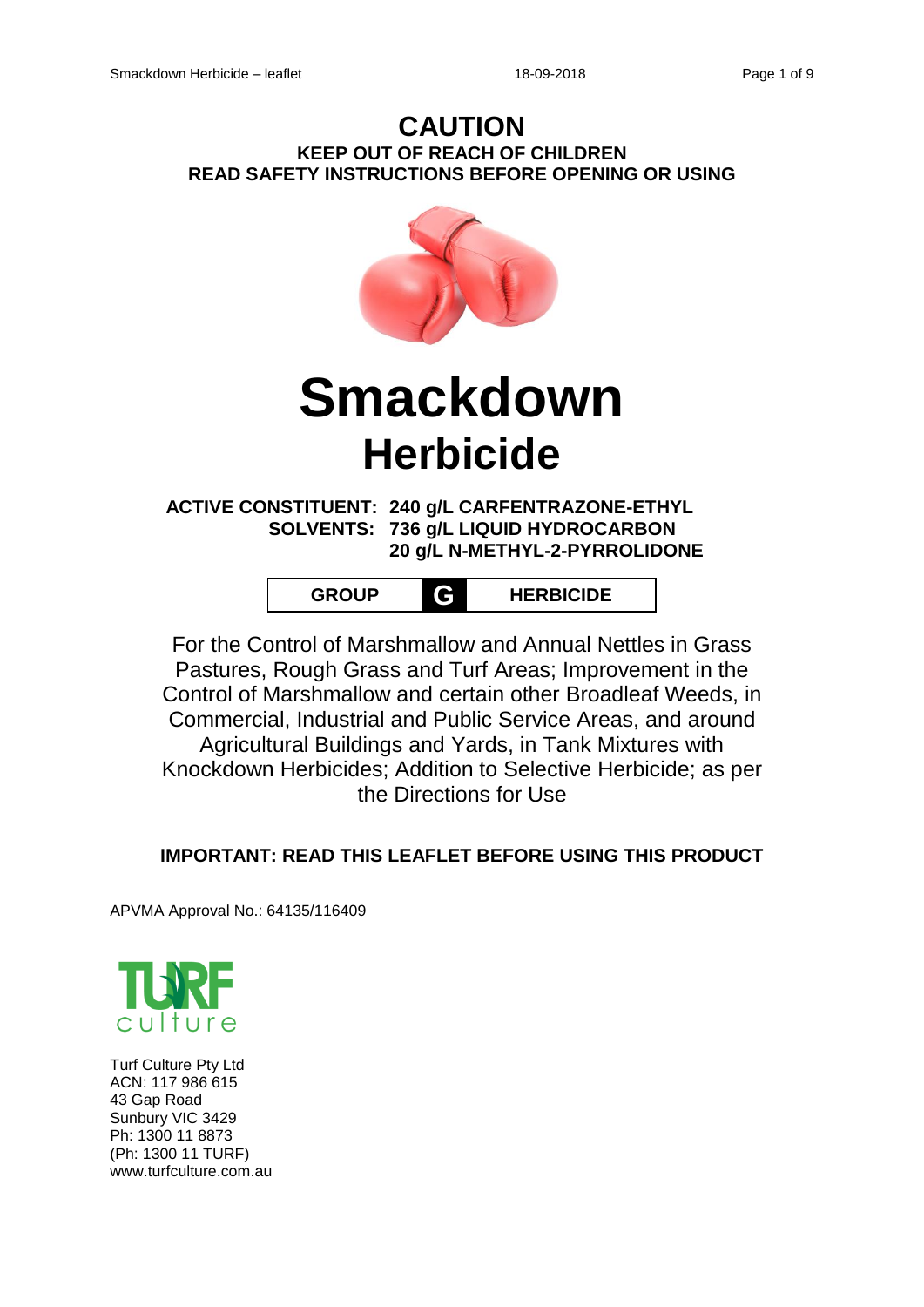#### **DIRECTIONS FOR USE**

#### **Restraints**

**DO NOT** use on golf greens or bowling greens. **DO NOT** tank mix with any type of fertiliser.

#### **Spray Drift Restraints**

**DO NOT** apply during surface temperature inversion conditions at the application site.

#### **a) Smackdown Herbicide Mixtures with Bow & Arrow® Herbicide to Assist Weed Control in Established Turf**

#### **Additional Spray Drift Restraints**

**DO NOT** apply when wind speed is less than 3 or more than 20 kilometres per hour at the application site, when mixed with Bow & Arrow Herbicide.

| <b>Situation</b>                                                                                                                                                                                                                             | <b>Weeds Controlled</b>                                                                                                                                                                                                                                                                                                                                 | <b>Rate/Timing</b>                                                                                                              | <b>Critical Comments</b>                                                                                                                                                                                                                                                                                                                                                                                                                                                                                                                                                                                                                                                                                                                                                                                                    |  |  |  |  |
|----------------------------------------------------------------------------------------------------------------------------------------------------------------------------------------------------------------------------------------------|---------------------------------------------------------------------------------------------------------------------------------------------------------------------------------------------------------------------------------------------------------------------------------------------------------------------------------------------------------|---------------------------------------------------------------------------------------------------------------------------------|-----------------------------------------------------------------------------------------------------------------------------------------------------------------------------------------------------------------------------------------------------------------------------------------------------------------------------------------------------------------------------------------------------------------------------------------------------------------------------------------------------------------------------------------------------------------------------------------------------------------------------------------------------------------------------------------------------------------------------------------------------------------------------------------------------------------------------|--|--|--|--|
| <b>Turf</b><br>Common Couch,<br>Hybrid Couch,<br>Kikuyu,<br>Buffalo,<br>Old Blue Couch                                                                                                                                                       | Marshmallow<br>(Malva parviflora)<br>Annual (stinging)<br>nettles<br>(Urtica urens)<br>plus to enhance the<br>weeds controlled (and<br>to broaden weed<br>control spectrum) by<br>Bow & Arrow<br>Herbicide                                                                                                                                              | 25 - 75 mL/ha<br>plus<br>recommended<br>label rate of Bow<br>& Arrow Herbicide<br>Apply to seedlings<br>at 2 - 10 leaf<br>stage | To improve the control of large Marshmallow<br>and Annual nettles (and to broaden weed<br>control spectrum), Smackdown Herbicide<br>should be tank mixed with Bow & Arrow<br>Herbicide. The use of Smackdown Herbicide<br>with Bow & Arrow Herbicide will increase the<br>speed at which the treated weeds develop<br>symptoms (compared to results achieved<br>without Smackdown Herbicide) and hasten<br>weed death.<br>Use the lower rates on younger plants or<br>plants growing under good conditions and the<br>higher rates on older plants or plants growing<br>under less optimum conditions.<br>These Smackdown Herbicide rates only<br>(sprayed singularly) may only provide<br>suppression of Marshmallow which is why a<br>tank mix as directed is required in order to<br>improve the control of Marshmallow. |  |  |  |  |
|                                                                                                                                                                                                                                              | If transient discolouration occurs when using Bow & Arrow Herbicide on Kikuyu, Carpet<br>grass, Queensland Blue Couch or Buffalo then the use of Smackdown Herbicide with Bow &<br>Arrow Herbicide may worsen the discolouration experienced.<br>It is recommended that small areas be tested for turf safety before large-scale application<br>occurs. |                                                                                                                                 |                                                                                                                                                                                                                                                                                                                                                                                                                                                                                                                                                                                                                                                                                                                                                                                                                             |  |  |  |  |
| For this mixture always add non-ionic surfactant (1000 g/L – non-buffering type) such as Non-Ionic 1000<br>Surfactant at 250 mL/100 L (0.25 % v/v) of final spray volume. The addition of crop oil concentrate may result in<br>crop injury. |                                                                                                                                                                                                                                                                                                                                                         |                                                                                                                                 |                                                                                                                                                                                                                                                                                                                                                                                                                                                                                                                                                                                                                                                                                                                                                                                                                             |  |  |  |  |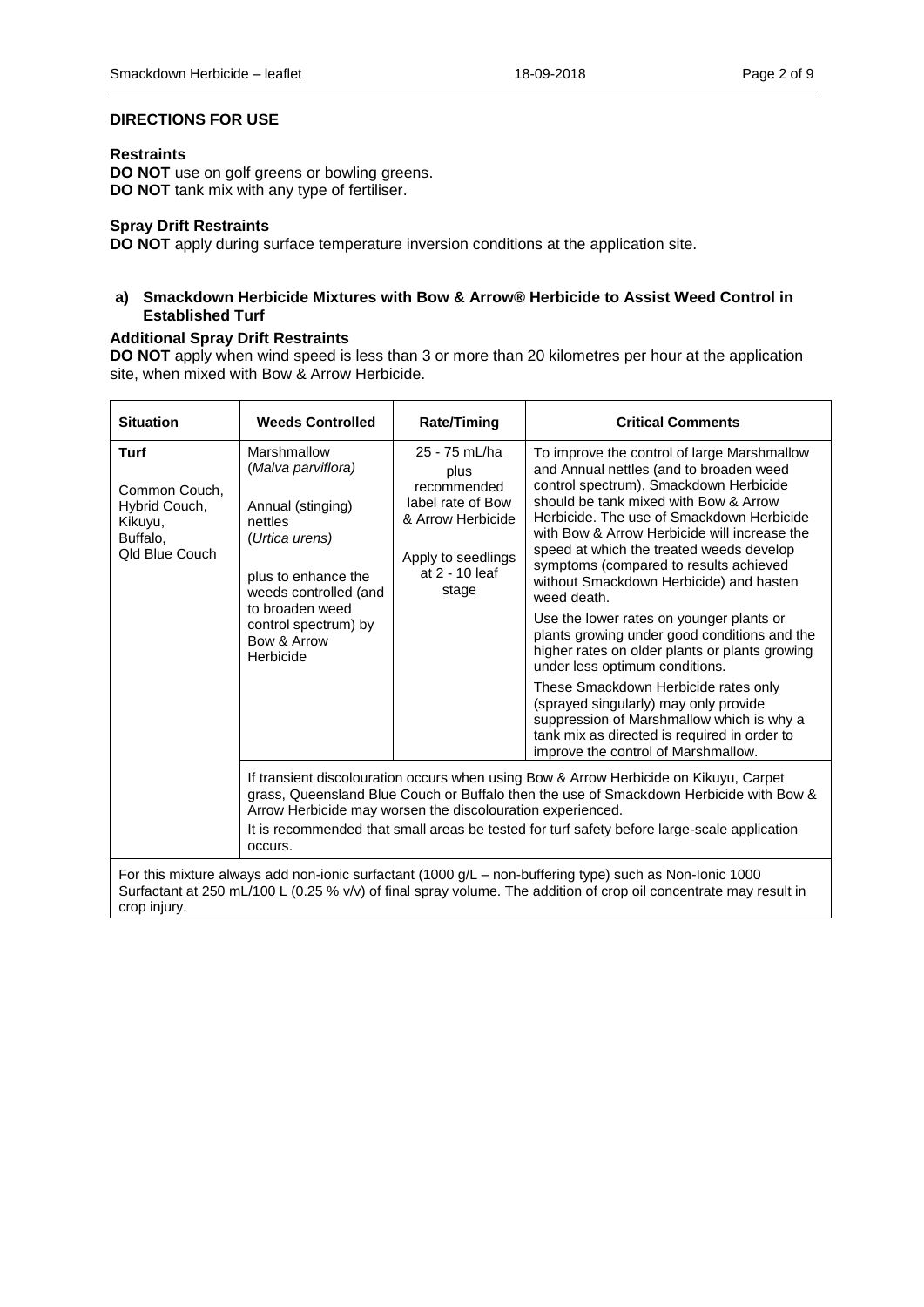## **b) Smackdown Herbicide Use in Grass Pastures and Rough Grass / Turf Areas**

| <b>Situation</b>                               | <b>Weeds</b><br><b>Controlled</b>                                                         | Time of<br><b>Application</b>                      | Rate                                                                                                                 | <b>Critical Comments</b>                                                                                                                                                                                                                                                                                                                                                                                                                                                                                                                                                                                                                                        |
|------------------------------------------------|-------------------------------------------------------------------------------------------|----------------------------------------------------|----------------------------------------------------------------------------------------------------------------------|-----------------------------------------------------------------------------------------------------------------------------------------------------------------------------------------------------------------------------------------------------------------------------------------------------------------------------------------------------------------------------------------------------------------------------------------------------------------------------------------------------------------------------------------------------------------------------------------------------------------------------------------------------------------|
| Grass pastures;<br>Rough grass /<br>turf areas | Marshmallow<br>(Malva<br>parviflora)<br>Annual<br>(stinging)<br>nettles<br>(Urtica urens) | Apply to<br>seedlings at<br>$2 - 10$ leaf<br>stage | 25 - 75 mL/ha<br>plus Hasten <sup>®</sup><br>$0.5\%$ v/v<br>$25 - 75$ mL/ha<br>plus<br>recommended<br>rates of 2,4-D | Use the lower rates on younger plants<br>or plants growing under good<br>conditions and the higher rates on<br>older plants or plants growing under<br>less optimum conditions. These rates<br>may only provide suppression of<br>Marshmallow.<br>To improve the control of large<br>Marshmallow (and to broaden weed<br>control spectrum), Smackdown<br>Herbicide should be tank mixed with<br>one of the following:<br>500 mL/ha of an 800 g/L ethyl ester<br>of $2,4-D$<br>650 mL/ha of a 600 g/L LV ester of<br>$2,4-D$<br>750 mL/ha of a 625 g/L amine of<br>$2,4-D$<br>Activity of this mix will be improved with<br>the addition of Hasten® at 0.5% v/v. |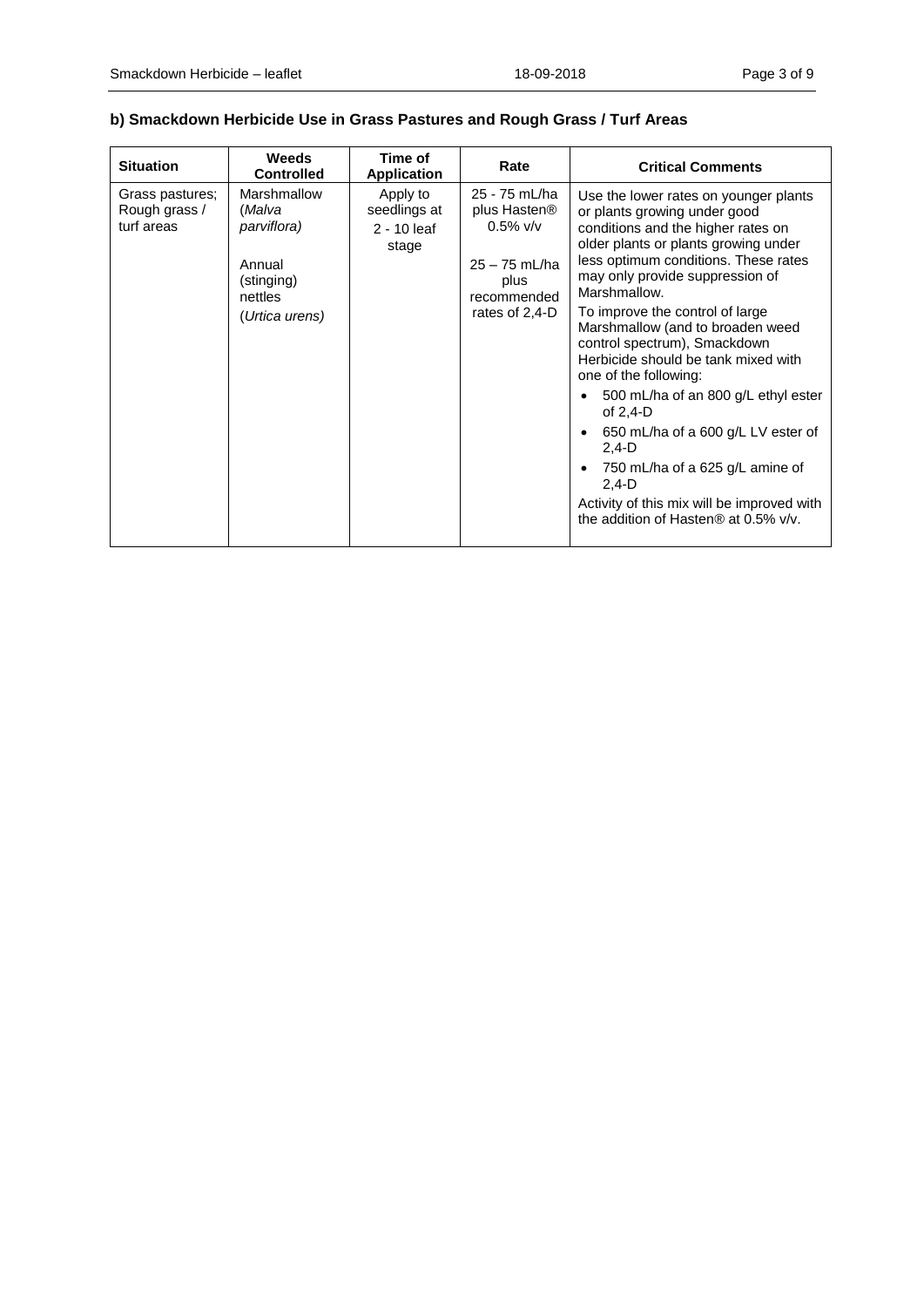#### **c) Smackdown Herbicide Use with Knockdown Herbicides**

| <b>Situation</b>                                                                                                                                                                                                                                 | Weeds<br><b>Controlled</b>                                                                                                                                                                                                                                                                                                                                                                                                                                                                                                                                                                                                                                                                                                                                                                                                                                                                                               | Time of<br><b>Application</b>                                                                                                                                                                                                     | Rate                                                                                                                                                                                             | <b>Critical Comments</b>                                                                                                                                                                                                                                                                                                                                                                                                                                                                                                                                                                                                                                                                                                                                                                                                                                                                                                                                                                                                                                                                                                                                                                                                                                                                                                                                                                                                                                                                                                                                                                                                                                                                                                                                                                                                                                                                                                                                                                                                   |
|--------------------------------------------------------------------------------------------------------------------------------------------------------------------------------------------------------------------------------------------------|--------------------------------------------------------------------------------------------------------------------------------------------------------------------------------------------------------------------------------------------------------------------------------------------------------------------------------------------------------------------------------------------------------------------------------------------------------------------------------------------------------------------------------------------------------------------------------------------------------------------------------------------------------------------------------------------------------------------------------------------------------------------------------------------------------------------------------------------------------------------------------------------------------------------------|-----------------------------------------------------------------------------------------------------------------------------------------------------------------------------------------------------------------------------------|--------------------------------------------------------------------------------------------------------------------------------------------------------------------------------------------------|----------------------------------------------------------------------------------------------------------------------------------------------------------------------------------------------------------------------------------------------------------------------------------------------------------------------------------------------------------------------------------------------------------------------------------------------------------------------------------------------------------------------------------------------------------------------------------------------------------------------------------------------------------------------------------------------------------------------------------------------------------------------------------------------------------------------------------------------------------------------------------------------------------------------------------------------------------------------------------------------------------------------------------------------------------------------------------------------------------------------------------------------------------------------------------------------------------------------------------------------------------------------------------------------------------------------------------------------------------------------------------------------------------------------------------------------------------------------------------------------------------------------------------------------------------------------------------------------------------------------------------------------------------------------------------------------------------------------------------------------------------------------------------------------------------------------------------------------------------------------------------------------------------------------------------------------------------------------------------------------------------------------------|
| Prior to sowing<br>winter and<br>summer<br>broadacre crops<br>and starting a<br>fallow.<br>To assist in<br>weed control in<br>Commercial,<br>Industrial and<br><b>Public Service</b><br>areas, around<br>agricultural<br>buildings and<br>yards. | Australian<br>Crassula/<br>Stonecrop<br>(Crassula spp),<br>Capeweed<br>(Arctotheca<br>calendula),<br>Chickweed<br>(Stellaria<br>media),<br>Common<br>Storksbill (max.<br>4 leaves)<br>(Erodium<br>cicutarium),<br>Doublegee /<br>Spiny Emex /<br><b>Three Cornered</b><br>Jack (Emex<br>australis),<br>Marshmallow<br>(Malva<br>parviflora),<br>Paterson's curse<br>(Echium<br>plantagineum),<br>Sub. Clover<br>(Trifolium<br>subterraneum),<br>Wild radish<br>(Raphanus<br>raphanistrum)<br>Refer also to the<br>product label for<br>the knockdown<br>herbicide used.<br>If one of the<br>above weeds is<br>the dominant<br>weed, and there<br>is no specific<br>rate for it in the<br>knockdown<br>herbicide's label,<br>consult the<br>label's generic<br>annual-weed<br>rate-range.<br>Select from<br>within this range<br>to suit the weed-<br>stage, weed-<br>density,<br>conditions (etc.)<br>of your situation. | Apply as a<br>tank mix with;<br>Gladiator <sup>®</sup> .<br>Roundup<br><b>PowerMAX®</b><br>or other<br>glyphosate<br>products;<br>Spray.Seed®,<br>Shirquat <sup>®</sup> ,<br>Nuquat <sup>®</sup> or<br>other paraquat<br>products | 25 - 75 mL/ha<br>plus<br>recommended<br>label rates of<br>knockdown<br>herbicides<br>Spot spray<br>10 mL/100 L<br>plus<br>recommended<br>label spot<br>spray rates of<br>knockdown<br>herbicides | Addition of Smackdown Herbicide to<br>knockdown herbicides will increase the<br>speed at which treated broadleaved<br>weeds in general develop visible<br>symptoms (compared to results<br>achieved with knockdown herbicides<br>applied alone) and may improve final<br>control of broadleaved weeds including<br>certain hard-to-kill weeds,<br>Marshmallow in particular. The use of<br>higher rates may improve control of<br>Marshmallow in particular.<br>Use the lower rates on younger plants<br>or plants growing under good<br>conditions and the higher rates on<br>older plants or plants growing under<br>less optimum conditions.<br>The lower rate may only provide<br>suppression of capeweed, wild radish,<br>common storksbill and doublegee<br>under poor growing conditions.<br>Common storksbill should be no larger<br>than 4-leaf at spraying, recently<br>germinated and not under stress -<br>older or stressed plants may not be<br>adequately controlled.<br>Application to hardened weeds or<br>drought stressed weeds especially<br>under summer conditions may cause<br>only localised injury to weed foliage<br>which may not enhance final weed<br>control. Mallow growing and sprayed in<br>the summer is especially prone to<br>drought stress and may either not<br>show symptoms typical of Smackdown<br>Herbicide or may re-grow following<br>treatment although plants did not<br>appear very stressed at application.<br>Apply only as a tank mix with<br>recommended rates of knockdown<br>herbicides. Refer to the appropriate<br>label for weed sizes and follow all label<br>directions. Addition of Hasten at 0.5%<br>v/v may be beneficial when applying<br>Smackdown Herbicide with a<br>glyphosate herbicide.<br>When using Smackdown Herbicide as<br>a spot spray, apply in sufficient water<br>(minimum 500 L/ha) to thoroughly wet<br>all weed foliage to the point of run-off.<br>Addition of standard rates of a non-<br>ionic surfactant may improve weed<br>control. |

#### **NOT TO BE USED FOR ANY PURPOSE, OR IN ANY MANNER CONTRARY TO THIS LABEL UNLESS AUTHORISED UNDER APPROPRIATE LEGISLATION**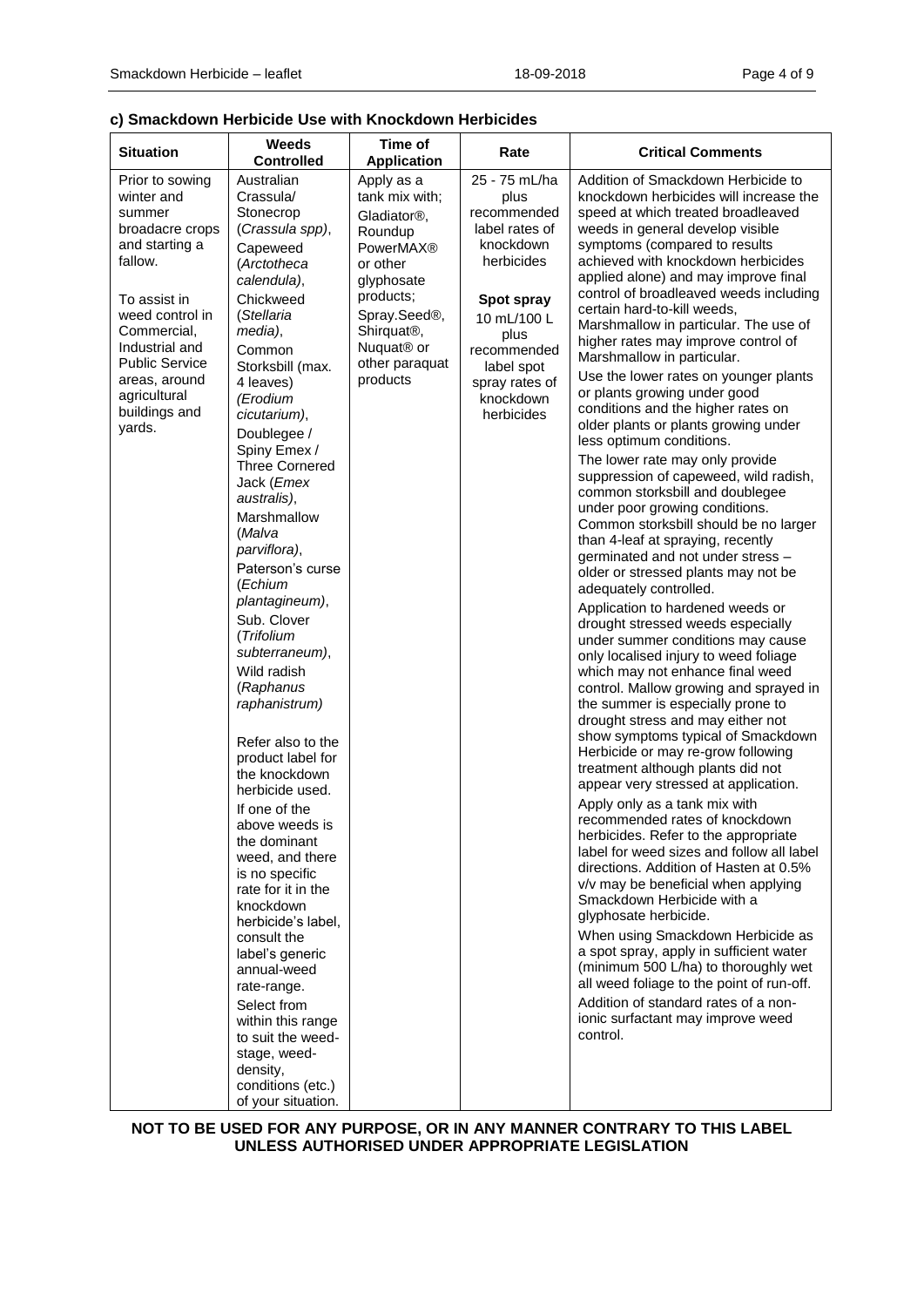#### **WITHHOLDING PERIODS**

**HARVEST: Not required for Smackdown Herbicide when used as directed. However, refer also to the withholding period of product/s mixed with Smackdown Herbicide. GRAZING: DO NOT GRAZE TREATED AREAS OR CUT FOR STOCKFOOD FOR 14 DAYS AFTER APPLICATION.**

#### **EXPORT SLAUGHTER INTERVAL (ESI)**

An export slaughter interval is not required when used as directed.

#### **GENERAL INSTRUCTIONS**

Smackdown Herbicide is an emulsifiable concentrate formulation and is to be mixed with water and applied as per the labelled Directions for Use.

Smackdown Herbicide is a fast acting contact herbicide and aids in control of weeds through a process of membrane disruption. The foliar uptake of Smackdown Herbicide is rapid and plant desiccation can occur within 4 days of application. Application of Smackdown Herbicide should target small actively growing weeds. Subsequent germinations will not be controlled.

Smackdown Herbicide can be used in a variety of ways:

- To improve the control of large Marshmallow (and to broaden weed control spectrum), Smackdown Herbicide should be tank mixed with Bow & Arrow Herbicide.
- Can be added to knockdown herbicides to improve the control of certain broadleaf weeds as listed in Directions for Use in commercial, industrial and public service areas, around agricultural buildings, yards and other farm situations.
- Smackdown Herbicide can be mixed with 2,4-D herbicides (as listed in Critical Comments) for the control of Marshmallow and Annual nettle in grass pastures, rough grass and turf areas.

#### **Symptoms**

Smackdown Herbicide is rapidly absorbed through the foliage of plants. Within a few hours following application, the foliage of susceptible weeds show signs of desiccation, and in subsequent days necrosis and death of the plant.

Extremes in environmental conditions; e.g. temperature and moisture, soil conditions and cultural practices may affect the activity of Smackdown Herbicide. Under warm moist conditions, herbicide symptoms may be accelerated. While under very dry conditions, the expression of herbicidal symptoms is delayed, and weeds hardened off by drought are less susceptible to Smackdown Herbicide.

#### **Compatibility**

For tank mixing with formulations of knockdown herbicides Smackdown Herbicide is compatible with herbicides including Gladiator®, Roundup PowerMAX®, Roundup CT®, Credit®/Bonus® or other products based on glyphosate, Spray.Seed®, Shirquat®, Nuquat® or other knockdown herbicides based on paraquat and Basta®. Smackdown Herbicide is also compatible with partner herbicides commonly used with knockdown herbicides including Atradex®, atrazine SC, Banvel® 200, 2,4-D amine, 2,4-D ester, Logran® (triasulfuron), pendimethalin, Simagranz®, simazine SC, TriflurX® and Treflan® (trifluralin). This compatibility claim is restricted to a three-way mix of Smackdown Herbicide with any one of the above partner herbicides plus a knockdown herbicide (provided the knockdown herbicide label includes a claim of compatibility with that partner herbicide).

Smackdown Herbicide is compatible with non-ionic surfactants (wetting agents) and with oil adjuvants including Supercharge® and Hasten®. Always follow label instructions for the addition of surfactants. Smackdown Herbicide is also compatible with Bow & Arrow Herbicide.

#### **Timing**

Pre-crop and Marshmallow in grass pastures

Application should be made to small, actively growing weeds less than 6 to 8 leaf in stage. As Smackdown Herbicide is a contact herbicide, best control is achieved when weeds are exposed and are not shielded by other weeds and/or stubble.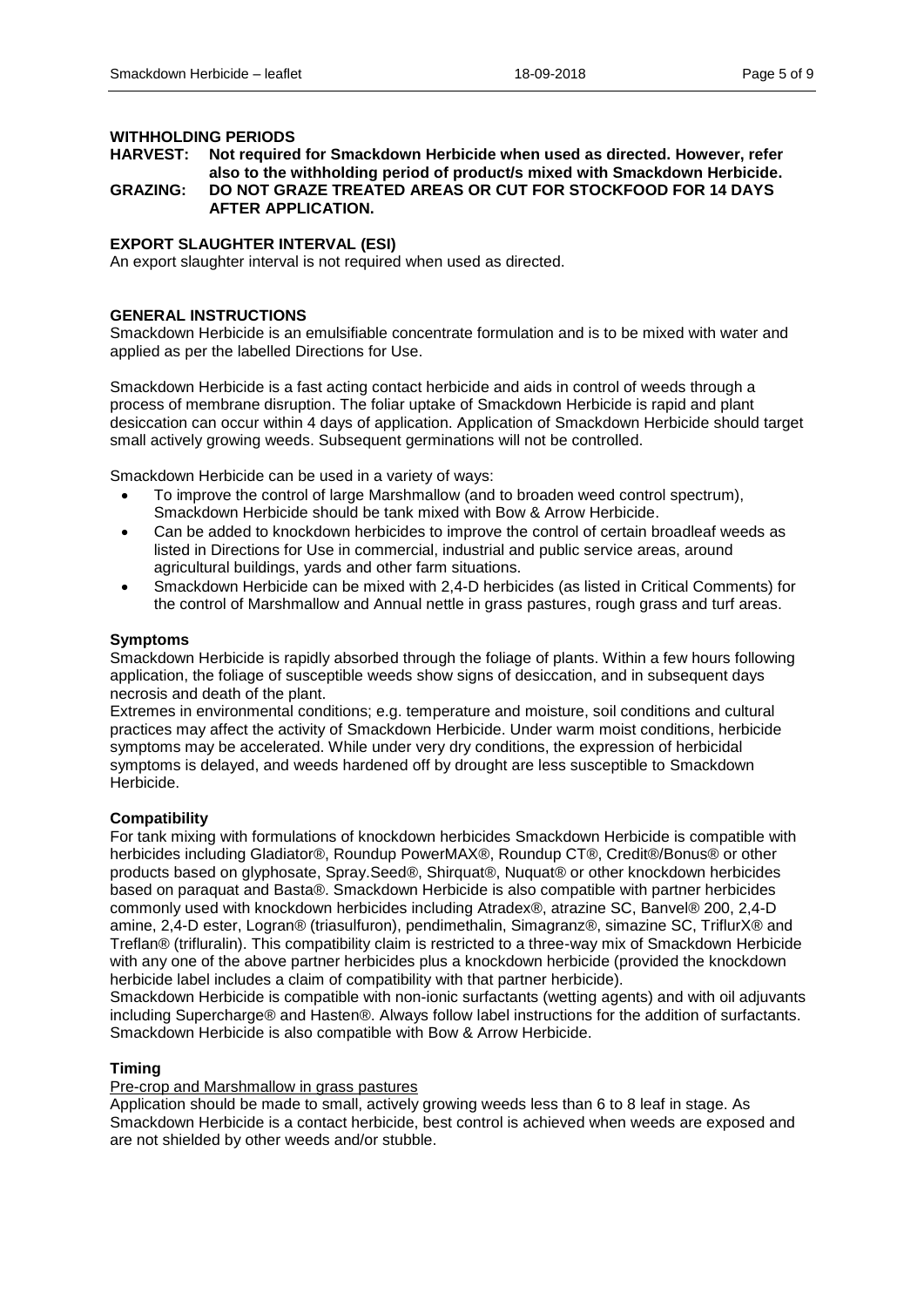#### **Mixing**

Add half the required volume of water to spray tank and start agitation. Add any partner SC or WG herbicide next if it should be added before an EC or knockdown herbicide. Add the measured amount of Smackdown Herbicide next, followed by the knockdown herbicide (if required). Add balance of water to tank and add any adjuvant or additive if recommended for use with the knockdown herbicide or for use in grapevines or as suggested in the Critical Comments. Maintain good agitation at all times until spraying is completed. DO NOT store spray mixture overnight.

#### **Application**

DO NOT apply by aerial application.

#### Ground sprayers

Apply Smackdown Herbicide as a broadcast application using a conventional boom sprayer with either mechanical or by-pass agitation.

Use single orifice flat fan nozzles such as Spraying Systems TeeJet® 11001, 110015, 11002 or equivalent sizes from other manufacturers or Spraying Systems TwinJet® twin flat spray tips TJ60- 11002, TJ60-11003 or TJ60-11004 or equivalent sizes from other manufacturers. DO NOT use 110-03 or bigger single orifice nozzles or TJ11006 or bigger twin orifice nozzles with Smackdown Herbicide. DO NOT use floodjet, boomless jets or misters or controlled droplet application equipment.

Spray equipment should be properly calibrated to ensure correct and uniform application. Use a spray volume of 50 to 150 litres per hectare (when used in mixtures with Bow & Arrow Herbicide use the spray volume recommended on the Bow & Arrow Herbicide label).

Experience has shown that increasing spray volumes can improve weed control. Use the lowest pressure and boom height, which provides uniform coverage. Use the higher volume if weed infestation is heavy and/or tall.

The best application conditions are when soil is moist, weather fine and rain unlikely within one hour or as specified for the knockdown herbicide.

Extremes in environmental conditions, e.g. temperature and moisture, soil conditions and/or cultural practices may affect the activity of Smackdown Herbicide. Under warm moist conditions, herbicide symptoms may be accelerated. While under very dry conditions, the expression of herbicidal symptoms is delayed, and weeds hardened off by drought are less susceptible to Smackdown Herbicide.

#### Knapsack, Pneumatic, Handgun sprayers

Apply Smackdown Herbicide at the recommended rate of 1 mL per 10 litres (10 mL per 100 litres) in conjunction with labelled handgun rates of a knockdown herbicide in sufficient water to adequately and uniformly wet the foliage of the weeds being sprayed. A spray volume of 500 L to 1000 L will usually be sufficient but higher volumes may be required for dense taller vegetation.

#### **Spray Preparation & Clean Up**

Smackdown Herbicide's active constituent, carfentrazone, is a fast acting contact herbicide which controls weeds through a process of membrane disruption, and to ensure optimum performance and crop tolerance, the product needs to be used in spray equipment that is thoroughly cleaned, with no residues from previous sprays.

To avoid injury to following crops, immediately after spraying, thoroughly remove all traces of Smackdown Herbicide from mixing and spray equipment. This can be achieved by using a specialist boom-cleaning product, such as Turf Culture Refresh Boom Clean or preparing a Cleaning Solution as shown below.

#### Important:

More complete cleaning can be achieved if the spray equipment is cleaned immediately following each use. Mix only as much herbicide spray solution as needed at a time.

DO NOT store the sprayer for any extended period of time, especially overnight, with Smackdown Herbicide spray solution remaining in the tank, spray lines, spray boom plumbing, spray nozzles or strainers.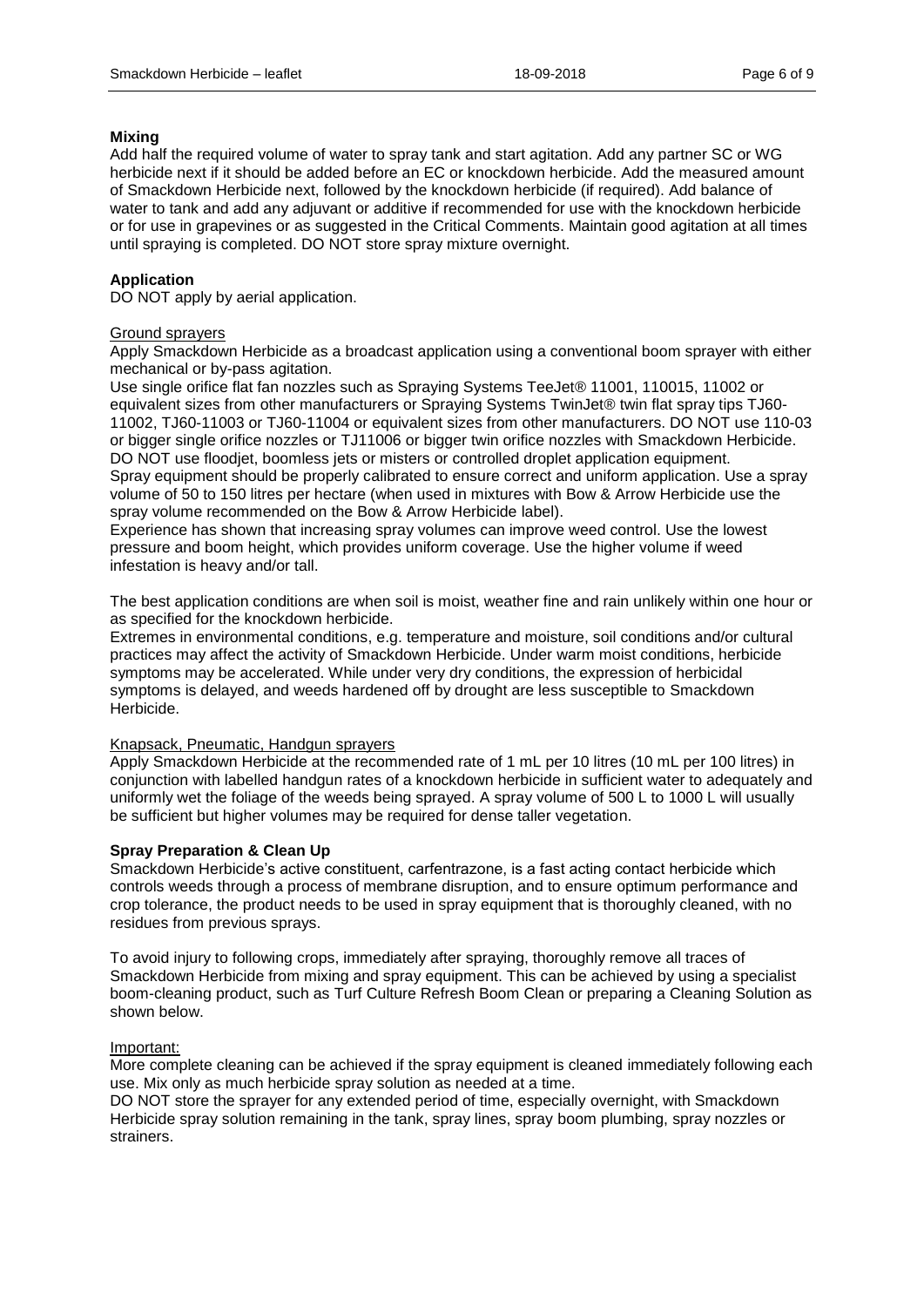#### **Preparation of the Cleaning Solution**

Prepare a spray equipment cleaning solution by mixing an alkaline detergent, e.g. 'Omo' or 'Spree' at a rate of 100 g for every 100 L of clean water used.

Upon completion of applying Smackdown Herbicide and before using the sprayer on sensitive crops including **canola, pulses such as faba beans, lentils, other legumes and cotton:** 

- 1. Fill the spray tank with sufficient cleaning solution to allow the operation of the spray system for a minimum of 15 minutes to thoroughly flush hoses, spray boom and spray nozzles **then fill the spray tank to capacity to ensure contact of the solution with all internal surfaces. Let the cleaning solution soak in tank, pump and spray lines overnight.**
- 2. Before further use of the sprayer, operate the spray system for 15 minutes, then completely drain the sprayer system. Rinse the tank with clean water and flush through the hoses, spray boom, and spray nozzles.
- 3. If possible spray a pesticide requiring an oil adjuvant, e.g. Achieve & Supercharge onto cereals as a further means of removing possible residues of Smackdown Herbicide before spraying sensitive crops.
- 4. Immediately prior to commencement of spraying a sensitive crop, purge the boom lines by operating the spray system onto a fence line or waste area for sufficient time to remove any solution that has been residing in the spray lines. **This is also recommended for subsequent tank loads or if the sprayer has been left standing for a period of time containing spray solution.**
- 5. If storing equipment for more than 48 hours, preferred practice is to clean spray equipment as outlined above allowing to soak overnight, drain and flush with fresh water and leave fresh water in the spray tank, hoses, and spray booms until next use. This water must be drained from the spray boom and lines and flushed out with clean water before beginning any application to a sensitive crop.

Properly dispose of all cleaning solution and rinsate safely in accordance with Federal, State, and local regulations and guidelines.

**DO NOT** apply sprayer cleaning solutions or rinsate to sensitive crops.

Should small quantities of Smackdown Herbicide remain in inadequately cleaned mixing, loading and/or spray equipment, they may be released during subsequent applications potentially causing effects to sensitive crops and other vegetation.

#### **The above method is only effective if the cleaning solution comes into contact with every surface or contact point that may contain even minute carfentrazone-ethyl residues.**

#### **Crop Plant Back & Rotation Recommendations**

Smackdown Herbicide does not provide residual activity, therefore no crop plant back or rotational restrictions apply. However, check the label of any product mixed with Smackdown Herbicide, to determine any plant back periods or restrictions on use.

#### **Application Records**

Users of this product MUST make an accurate written record of the details of each spray application within 24 hours following application, and must KEEP this record for at least 2 years.

- The spray application details that must be recorded are:
	- 1. Date with start and finish times of application
	- 2. Location address and paddock(s) sprayed
	- 3. Full name of this product
	- 4. Amount of product used per hectare and number of hectares applied to
	- 5. Crop or situation and weed or pest
	- 6. Wind speed and direction during application
	- 7. Air temperature and relative humidity during application
	- 8. Nozzle brand, type, spray angle, nozzle capacity and spray system pressure measured during application
	- 9. Name and address of person applying this product.

(Additional record details may be required by the state or territory where this product is used.)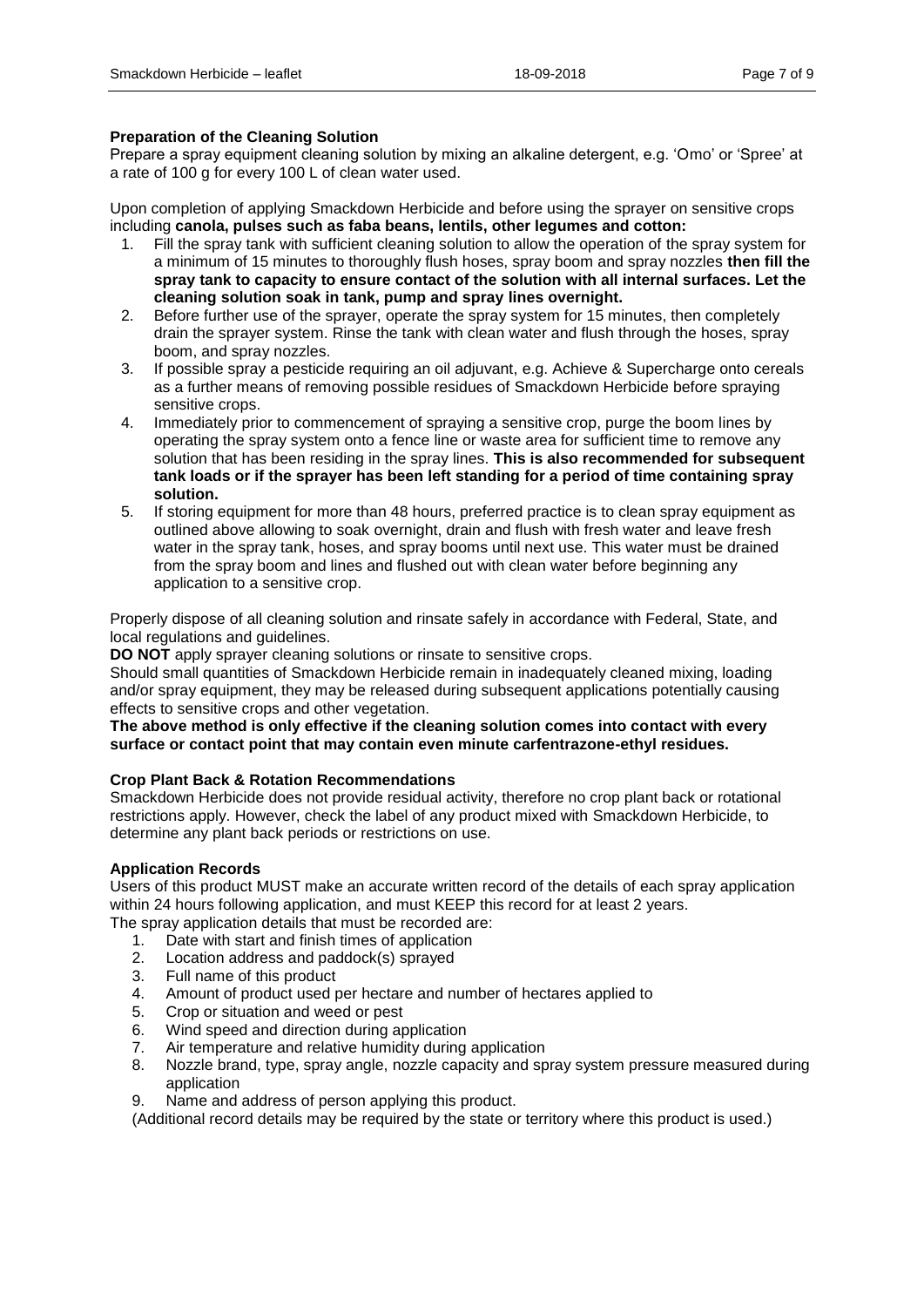#### **RESISTANCE WARNING**

#### **GROUP G HERBICIDE**

Smackdown Herbicide is a member of the Aryl triazoline group of herbicides. Its mode of action is through a process of membrane disruption, which is initiated by the inhibition of the enzyme protoporphyrinogen oxidase. This inhibition interferes with the chlorophyll biosynthetic pathway. For weed resistance management Smackdown Herbicide is a Group G herbicide.

Some naturally occurring weed biotypes resistant to Smackdown Herbicide and other Group G herbicides may exist through normal genetic variability in any weed population. The resistant individuals can eventually dominate the weed population if these herbicides are used repeatedly. These resistant weeds will not be controlled by Smackdown Herbicide or other Group G herbicides. Since the occurrence of resistant weeds is difficult to detect prior to use, Turf Culture Pty Ltd accepts no liability for any losses that may result from the failure of Smackdown Herbicide to control resistant weeds.

# **PRECAUTIONS**

#### **Re-entry**

DO NOT allow entry into treated areas until the spray has dried, unless wearing cotton overalls buttoned to the neck and wrist (or equivalent clothing) and chemical resistant gloves. Clothing must be laundered after each day's use.

#### **PROTECTION OF CROPS, NATIVE AND OTHER NON-TARGET PLANTS**

DO NOT apply under weather conditions or from spraying equipment that may cause spray to drift onto nearby susceptible plants/crops, cropping lands or pastures, or onto wetlands, waterbodies or watercourses. Spray drift from Smackdown Herbicide application may cause injury to herbaceous plants, vegetables, fruit crops, vines, ornamentals and trees.

### **PROTECTION OF WILDLIFE, FISH, CRUSTACEANS AND ENVIRONMENT**

Dangerous to fish and other aquatic life. Highly toxic to aquatic life, when mixed with Bow & Arrow Herbicide. DO NOT contaminate streams, rivers or waterways with the chemical or used containers.

#### **PROTECTION OF LIVESTOCK**

DO NOT graze treated turf, or feed clippings from any treated area to poultry or livestock.

#### **MANDATORY NO-SPRAY ZONES**

When mixed with Bow & Arrow Herbicide: DO NOT apply when there are aquatic and wetland areas including aquacultural ponds, surface streams and rivers within 30 metres downwind from the application area.

## **STORAGE AND DISPOSAL**

Store in the closed, original container in a cool, well-ventilated area. DO NOT store for prolonged periods in direct sunlight. Triple-rinse containers before disposal. Add rinsings to spray tank. DO NOT dispose of undiluted chemicals on site. If recycling, replace cap and return clean containers to recycler or designated collection point.

If not recycling, break, crush, or puncture and deliver empty packaging to an approved waste management facility. If an approved waste management facility is not available, bury the empty packaging 500 mm below the surface in a disposal pit specifically marked and set up for this purpose, clear of waterways, desirable vegetation and tree roots in compliance with relevant Local, State or Territory government regulations. DO NOT burn empty containers or product.

#### **SAFETY DIRECTIONS**

Will irritate the eyes and skin. Avoid contact with eyes and skin. If product on skin, immediately wash area with soap and water. If product in eyes, wash it out immediately with water. Wash hands after use. When opening the container and preparing spray, wear cotton overalls buttoned to the neck and wrist and a washable hat, elbow-length PVC gloves and face shield or goggles. When using the prepared spray, wear cotton overalls buttoned to the neck and wrist (or equivalent clothing) and elbow-length PVC gloves. After each day's use, wash gloves, face shield or goggles and contaminated clothing.